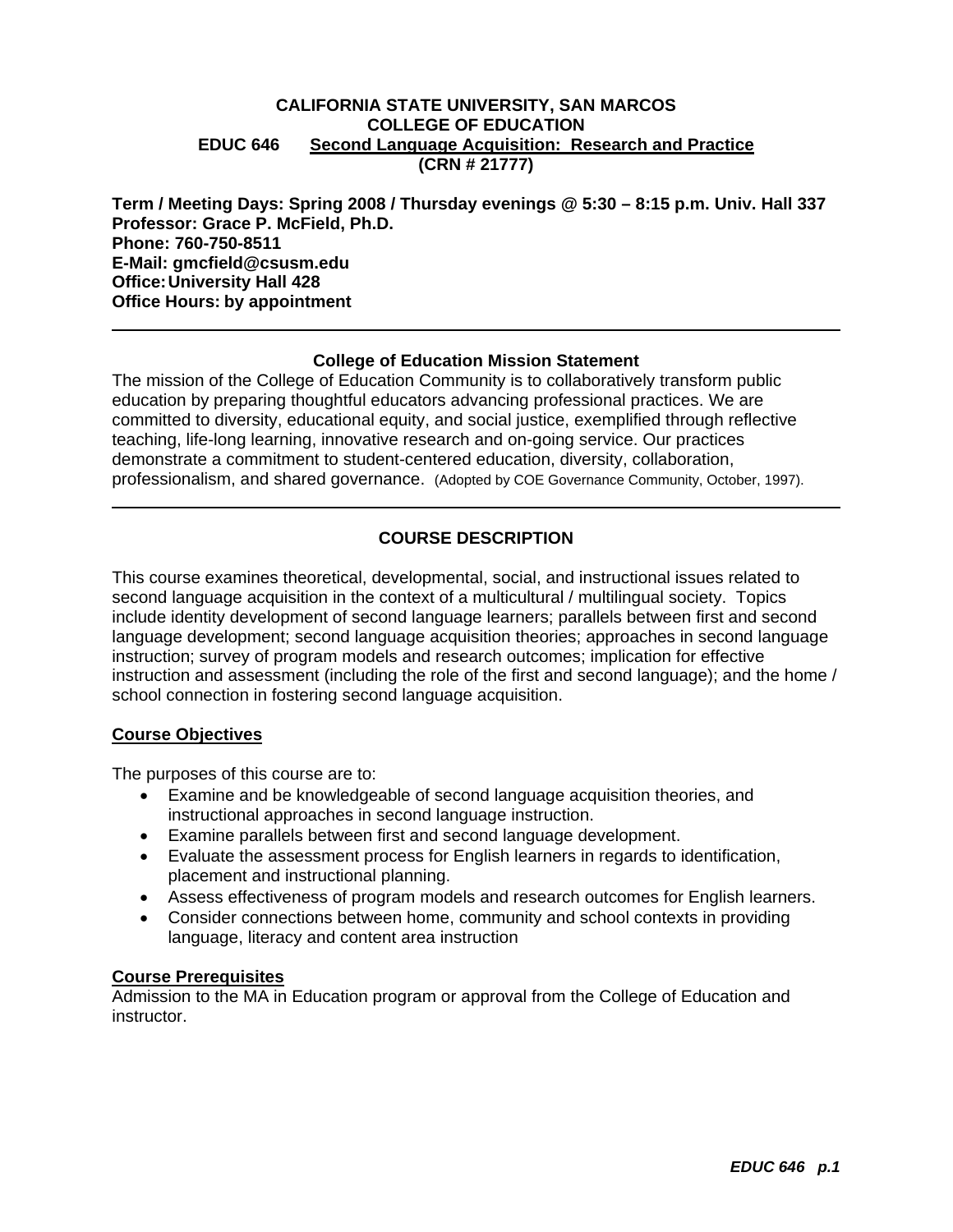## **GENERAL CONSIDERATIONS**

## **Professional Disposition**

The College of Education mission statement and professional standards (see below) are the driving force behind all readings and activity related to this class. This course addresses many sensitive and controversial topics. We will be exploring these topics together and striving to expand our perspectives by considering the diverse lenses through which fellow educators see educational issues. Keep in mind that all students are expected to demonstrate professional behavior at all times. Professional behavior is defined herein as one that *consistently* demonstrates integrity, responsibility, tolerance, and respect for self and others. All students are expected to listen to different opinions, consider and reflect in depth on other points of view, and deal proactively with constructive criticism. Any unprofessional behavior is grounds for process and review of the candidate's continued participation in this course and/or program progress.

## **Outcomes and Standards**

The context for, and scope of this course is aligned with standards for the Cross-cultural Language and Academic Development (CLAD) endorsement, as articulated by the California Commission on Teacher Credentialing (CTC), and as approved by the faculty of the College of Education in development of the program approval documents. (Note: As of 2002, the CLAD competencies are collectively referred to as an *Authorization to Teach English Learners*.) Further consideration has been given to the alignment of standards for multicultural education as articulated by the National Council for Accreditation of Teacher Education (NCATE), the Interstate New Teacher Assessment and Support Consortium (INTASC), and the National Board for Professional Teaching Standards (NBPTS).

## **Students with Disabilities Requiring Reasonable Accommodations**

Students are approved for services through the Disabled Student Services Office (DSS). The DSS Office is located in Craven Hall 5205, and can be contacted by phone at (760) 750-4905 or TTY (760) 750-4909. Students authorized by DSS to receive reasonable accommodations should meet with their instructor during office hours or, in order to ensure confidentiality, in a more private setting.

## **College of Education Attendance Policy**

Due to the dynamic and interactive nature of courses in the College of Education, all students are expected to attend all classes and participate actively. At a minimum, students must attend more than 80% of class time, or s/he may not receive a passing grade for the course at the discretion of the instructor. Individual instructors may adopt more stringent attendance requirements. Should the student have extenuating circumstances, s/he should contact the instructor as soon as possible. *(Adopted by the COE Governance Community, December, 1997). FOR THIS CLASS: 1. If you miss three (3) class sessions or 8 hours you cannot receive a passing grade for the class. 2. I will allow up to two (maximum) makeup assignments for absences due to unreschedulable professional obligations, illnesses, emergencies, etc. on a case by case basis. Do talk to me at the earliest opportunity if you plan to / need to make up absences. 3. Do strive for punctuality, and be mindful of late arrivals and early departures.*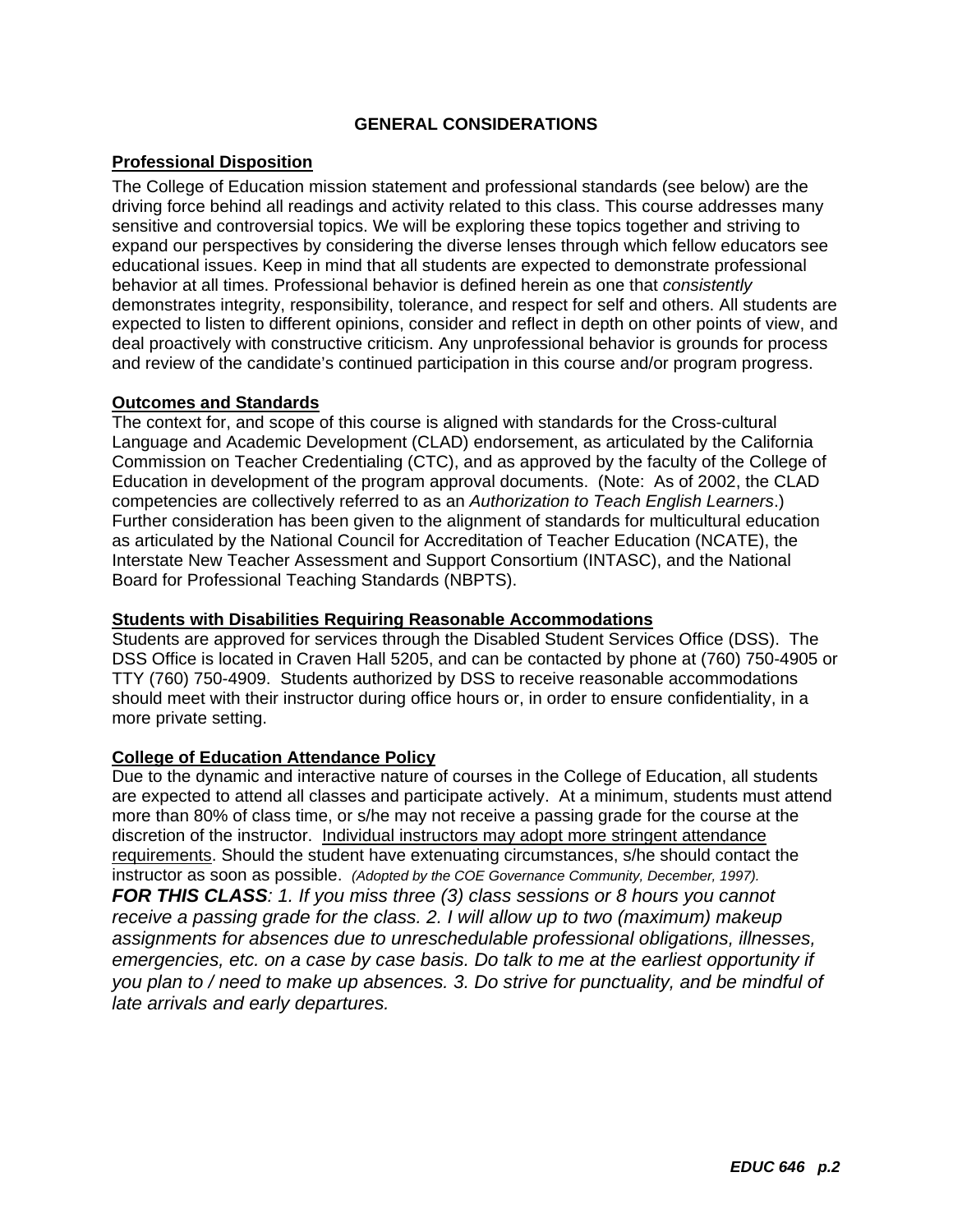## **Grading Policy**

*Note: I reserve the right to change, add to, or delete any material or assignment from the course.* 

## **Grading Scale:**

A=93+, A- =92-90, B+=89-88, B = 87-83, B- = 82 – 80, C+=79-78, C=77-73, C-=72-70, D+=69- 68, D=67-63, D-=62-60, F=59 or lower. Students must receive a C+ or higher in all coursework in order to be eligible for or remain in Education programs.

## **CSUSM Academic Honesty Policy**

"Students will be expected to adhere to standards of academic honesty and integrity, as outlined in the Student Academic Honesty Policy. All written work and oral presentation assignments must be original work. All ideas/materials that are borrowed from other sources must have appropriate references to the original sources. Any quoted material should give credit to the source and be punctuated with quotation marks.

Students are responsible for honest completion of their work including examinations. There will be no tolerance for infractions. If you believe there has been an infraction by someone in the class, please bring it to the instructor's attention. The instructor reserves the right to discipline any student for academic dishonesty in accordance with the general rules and regulations of the university. Disciplinary action may include the lowering of grades and/or the assignment of a failing grade for an exam, assignment, or the class as a whole."

Incidents of Academic Dishonesty will be reported to the Dean of Students. Sanctions at the University level may include suspension or expulsion from the University.

## **Plagiarism:**

As an educator, it is expected that each student will do his/her own work, and contribute equally to group projects and processes. Plagiarism or cheating is unacceptable under any circumstance. If you are in doubt about whether your work is paraphrased or plagiarized see the Plagiarism Prevention for Students website http://library.csusm.edu/plagiarism/index.html. If there are questions about academic honesty, please consult the University catalog.

## **Use of Technology:**

Students are expected to demonstrate competency in the use of various forms of technology (i.e. word processing, electronic mail, WebCT6, use of the Internet, and/or multimedia presentations). Specific requirements for course assignments with regard to technology are at the discretion of the instructor. Keep a digital copy of all assignments. All assignments will be submitted online on WebCT6, and will also be submitted in hard copy. Details will be given in class.

## **Class Structure**

This course is structured as a graduate-level seminar. The success of a seminar course is dependent upon each and every participant being well prepared. My role will be to "facilitate" and to intervene or redirect class discussions as necessary, rather than to exclusively lecture on a weekly basis, or be the main focus of the class. You will work to develop your knowledge base through the readings, discussions, presentations and assignments.

Multiple approaches, methods, and teaching experiences are necessary strategies to accommodate various learning styles. Class formats and learning structures will vary and include whole and small group discussion, pair work (e.g., weekly Readings Discussion Leaders), and online work.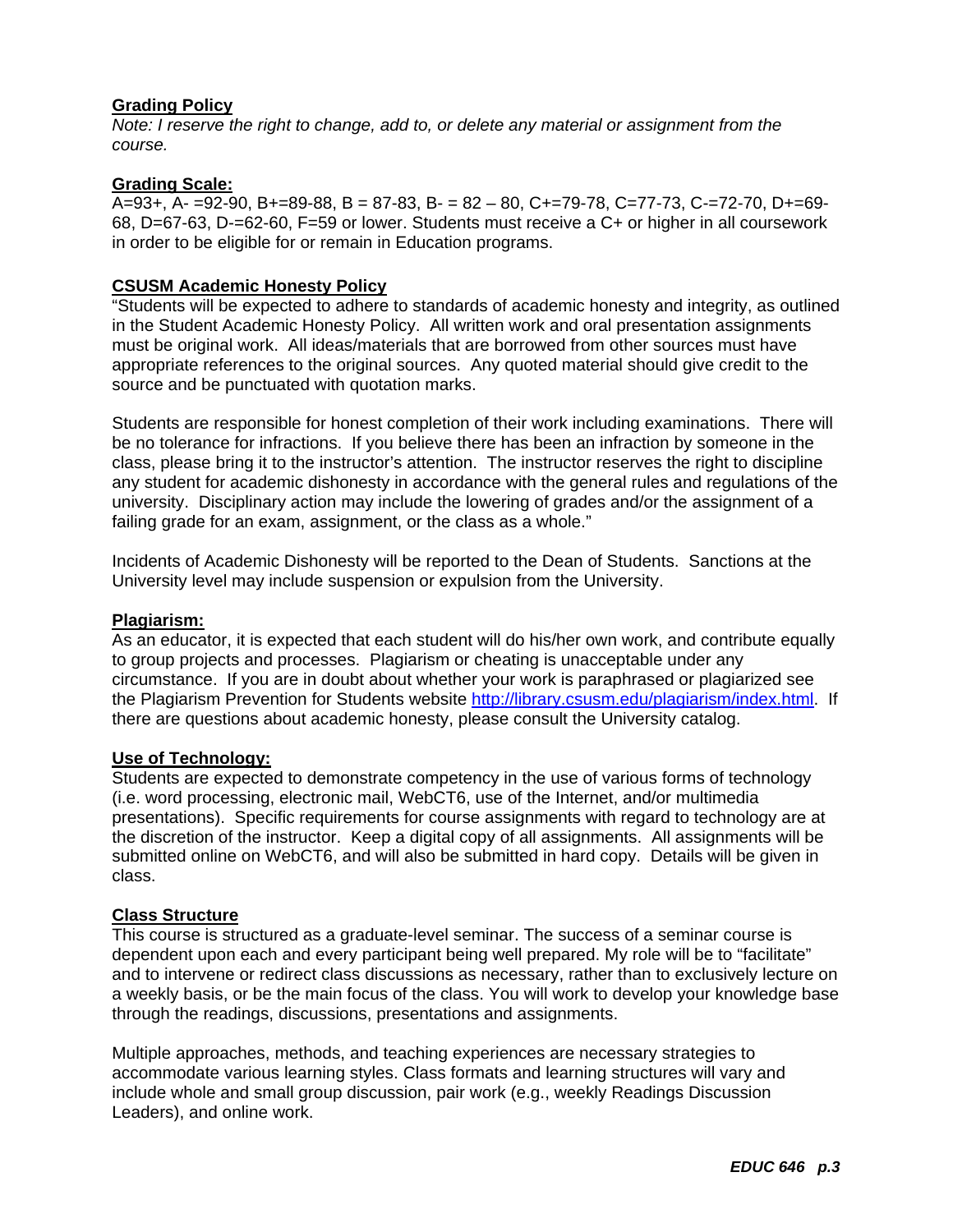## **COURSE REQUIREMENTS**

## **Required Texts**

Baker, C. (1993). Foundations of Bilingual Education and Bilingualism. Philadelphia: Multilingual Matters.

Crawford, J. and Krashen, S. (2007). English learners in American Classrooms: 101 Questions, 101 Answers. New York: Scholastic.

Faltis, C. and Hudelson, S. (1999). *Bilingual Education in Elementary and Secondary School Communities: Towards Understanding and Caring*. Boston, MA: Allyn and Bacon.

Course Reader.

## **Recommended Texts**

Krashen, S. (1996). *Under Attack: The Case Against Bilingual Education*. Culver City, CA: Language Education Associates.

## **All University Writing Requirement**

Every course at the university must have a writing component of at least 2500 words. This will be met in this course through the following written assignments and papers.

## **Assignments**

**1. Active participation in class / Discussion of the readings (200 points)**  Students are expected to participate in class activities and demonstrate reflective learning. It is important that students are well prepared for course sessions by completing the readings and assignments before the designated class session.

## **2. Program Review and CELDT Trends Study (300 points)**

You will review the programs in place at an English learner's site. Your study should include a description of programs that are offered at your site and/or district. Your study should also include a review of CELDT scores over the past 5 years for your site or grade level of choice. Include an analysis of the trends and factors related to CELDT scores over the past 5 years, framed in literature on assessment for this population.

Issues and questions to be addressed in your paper include the following: -Have the programs offered at the site remained the same over the 5 years for which CELDT data is available, or have the programs offered changed? (Outcome – table with 5 years of data and programs offered, with main components and features of each program, and analysis.) (Note: this first section may take some time for you to compile and analyze if this is a new area of inquiry for you.)

-Have the CELDT scores changed significantly as a possible result of program availability or program selection? (Outcome – table or graph of CELDT scores over 5 years and analysis.)

-What factors have likely influenced CELDT scores (e.g., site or district rezoning, who was included in the test scores, focus on literacy instruction, focus on testing under No Child Left Behind, site being designated school improvement site, etc.)?

(Outcome – Discussion of factors, with clear subheadings and cogent analysis.) -What aspects of program offerings, program choice and CELDT score outcomes need to be improved? For example, are CELDT scores reported by student or program levels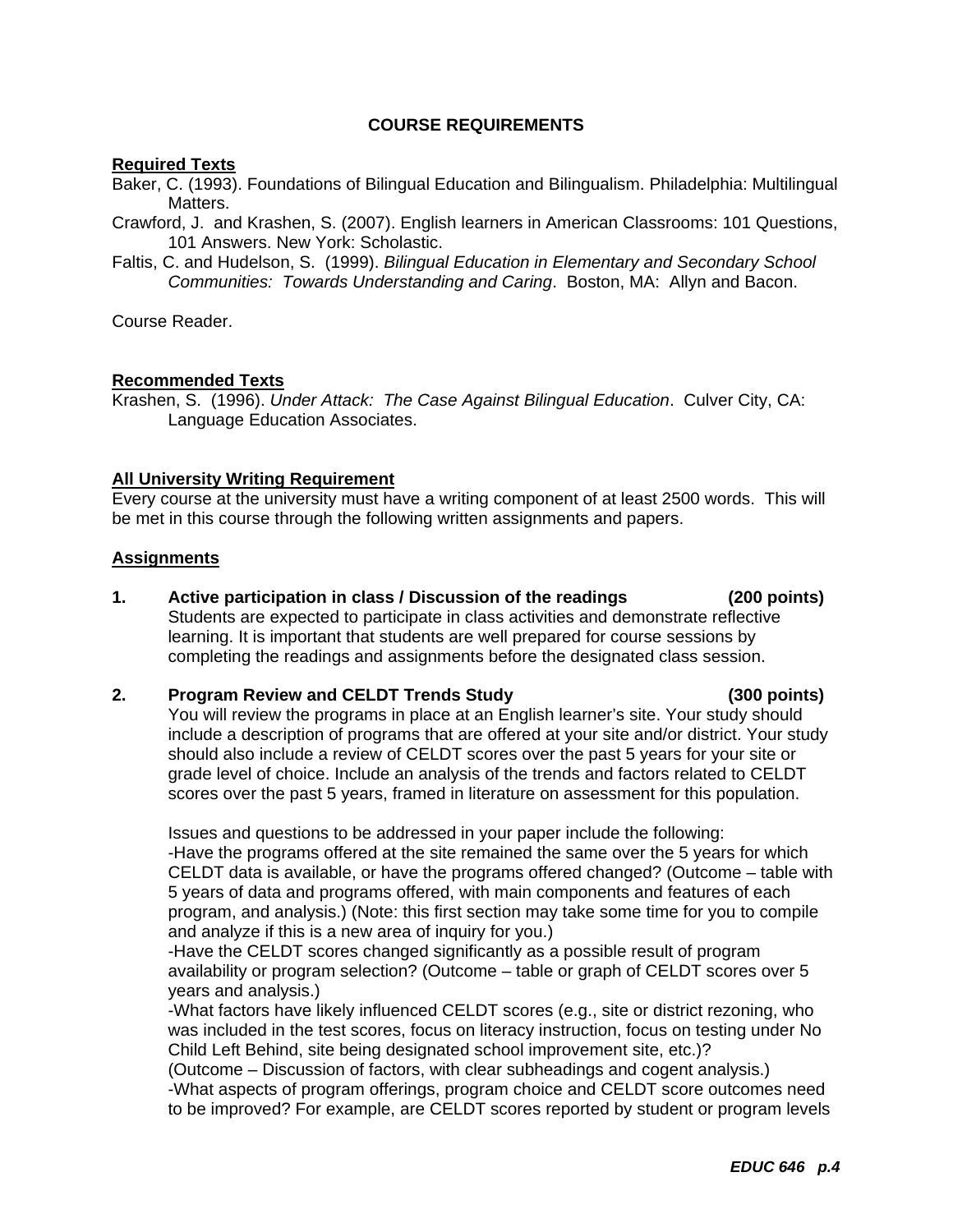of detail to facilitate tracking of student progress by program placement or not? Why might this be the case? Are CELDT scores impacted differentially by the changes in the population? If so, what are the implications for improved assessment data reporting? (Outcome – Discussion of above topics with clear subheadings and cogent analysis.)

## **3. Classroom Environment Study (200 points)**

You will videotape a class session of your teaching for analysis and reflection. You should address the following questions when writing your analysis / reflection. If your class session does NOT address a question, you should reflect upon HOW you would modify your practice to do so.

- Have you taken into account students' background knowledge both content knowledge and experiential knowledge about the subject matter?
- Have you incorporated the students' cultures, experiences, languages into your lesson?
- Which languages (first and second) are incorporated into the lesson? Does your lesson allow for the student to utilize and demonstrate his/her stronger domains as well as those that are weaker / developing?
- Which language areas are incorporated in the lesson (listening/speaking, reading and writing)?
- What strategies are you using to ensure that all students have the opportunity to participate?
- Are all the students engaged in the lesson throughout the lesson?
- Do you have clear content and ELD objectives in the lesson?
- What instructional strategies are you using in order to make the content accessible to your English learners?
- Are students able to demonstrate learning in a variety of ways (consider language domains and proficiency in each; learning styles; etc.)?

## **4. Second Language Learner Study (300 points)**

You will choose an English learner in your class (or school) to focus on for a case study. Your case study will include information on the "whole child" (i.e. academic, social, home environment), but will primarily focus on his/her language abilities and needs. Your study should include an analysis of:

- Initial and annual assessment information based on the student's CELDT scores.
- The student's proficiency level(s) in each language domain (listening, speaking, reading, writing) from the beginning of CELDT testing to present.
- Any available formal or informal assessments in the student's primary language (information from previous report cards or cums, teachers, or EL coordinators are acceptable)
- **Language development needs/goals based on teacher evaluation, grades,** standardized test scores, etc. (a combination of first and second language needs/goals may be considered depending on the student's program placement)
- Content area needs/goals based on teacher evaluation, grades, standardized test scores, etc. (a combination of first and second language needs/goals may be considered depending on the student's program placement)
- Observations of the student's sociocultural interactions in/outside the classroom using the first and second languages.
- An interview with the student that encompasses his/her cultural background, proficiency in first language, information about family and friends and corresponding language use, interests, language abilities/needs, academic likes/dislikes, etc.
- A consideration of the student's psycholinguistic and developmental needs and how they are addressed and met or not addressed and met across home, school, or other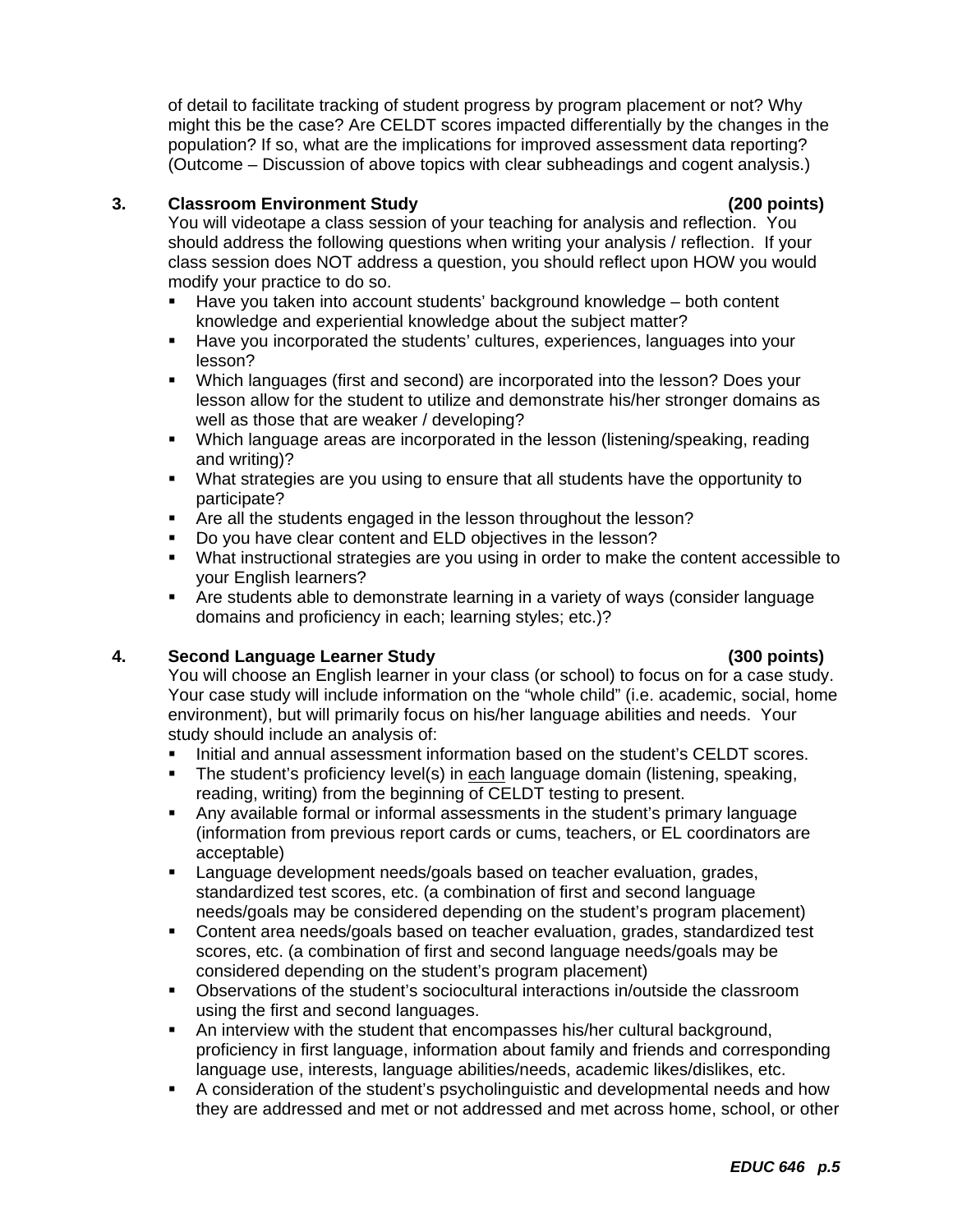(e.g., community) settings. For example, if the school offers an English only program, and the student's family communicates primarily in a non-English language, describe the differential needs and considerations of language use, development, functions, competence, etc. in these two very different settings. *(Continued on next page)* 

Based on the information you have gathered on your English learner, you will develop an instructional plan in a specific content area that addresses the specific needs of your student. Your customized plan should address both ELD and content objectives (i.e., be based on ELD and content standards). In addition, your plan should include a consideration of the affective, psycholinguistic, and developmental needs of the student in home, school, and community settings.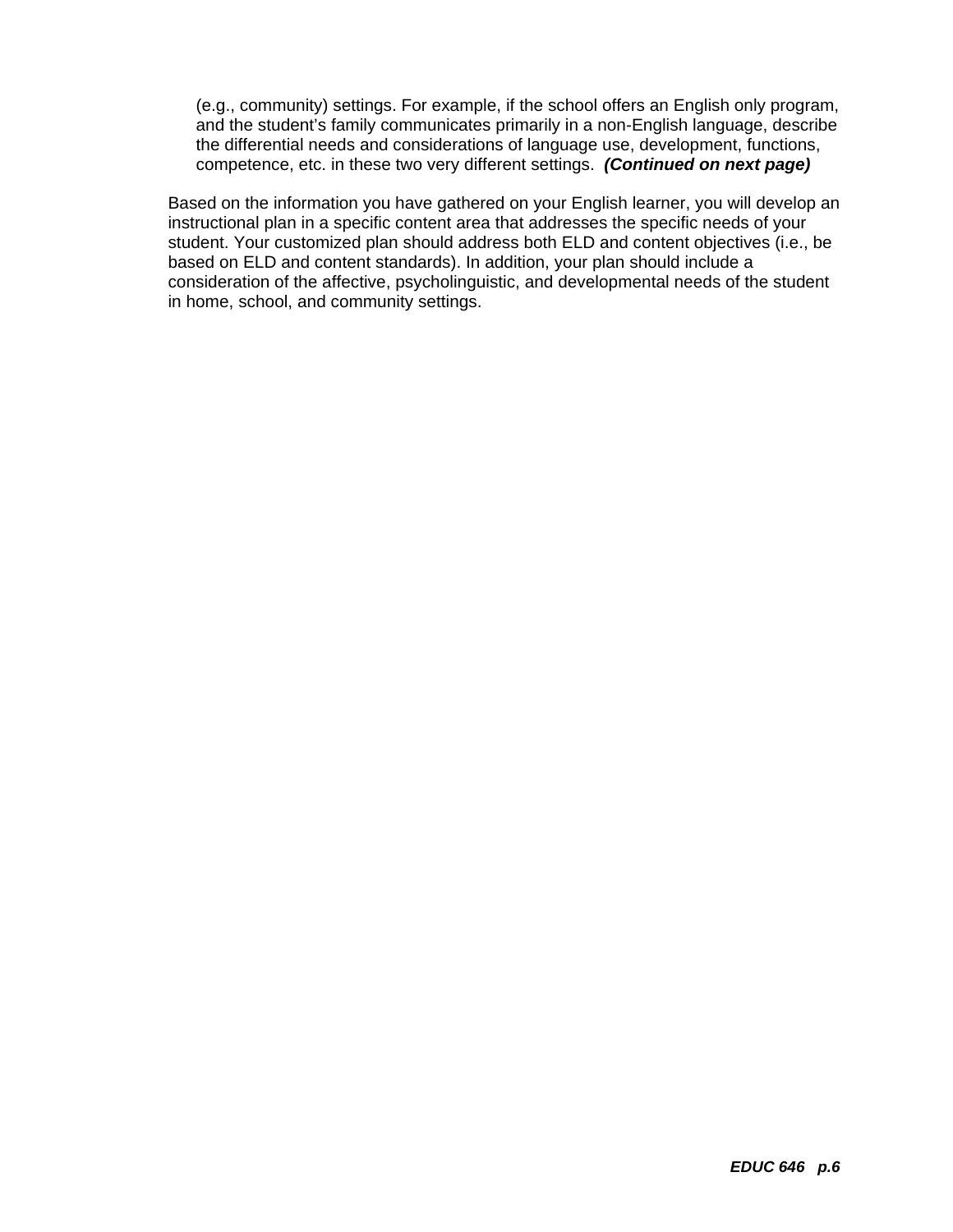## **Session 1 (1/24/08): Course Overview / Needs Assessment**

#### Course Overview

Needs Assessment – What do you know? What do you want to know?

Overview of State Requirements and Instructional Programs for English Learners Education Code 300-340 CCR 11301-11302

Signup for discussion leaders

*Readings for Session 2:* 

Bilingual Education in Elementary and Secondary School Communities: Chapters 1-3

 Chapter 1 – History / Ideologies Chapter 2 – Program Models Chapter 3 – Effective Schools and Programs Proposition 227 (Education Codes 300-340)

## *Assignment for Session 2:*

 Gather information to share with the class on instructional program(s) and services made available to English learners at your school site. Include program philosophy and features, instructional materials used, resources available to teachers, and support provided for English learners. Also bring some sample lesson plans used in classes in which English learners are enrolled.

 Writeup – Write a brief description of the programs and services for English learners offered at your site. Contextualize the available programs and services in general information about the school and community (e.g., the population served, etc.). Chapter 3 offers some examples of what your writeup might look like. [Note: This informal writeup will be expanded upon for the Program Review assignment later in the semester. This writeup will be checked off, but not graded.]

## **Session 2 (1/31/08): Overview of Legal/Historical Context; Programs and Services for English Learners**

Discussion of the Readings

What are some turning points in the history and legal timeline for English learners?

What are some turning points in the history of programs and service delivery for English learners at your site / in your district?

Videos: "Visions of Literacy" and "Newton High"

## *Readings for Session 3:*

Bilingual Education in Elementary and Secondary School Communities: Chapters 5-7

Chapter 5 – Elementary Bilingual Education

Chapter 6 – Secondary Bilingual Education

Chapter 7 – Caring about Bilingual Education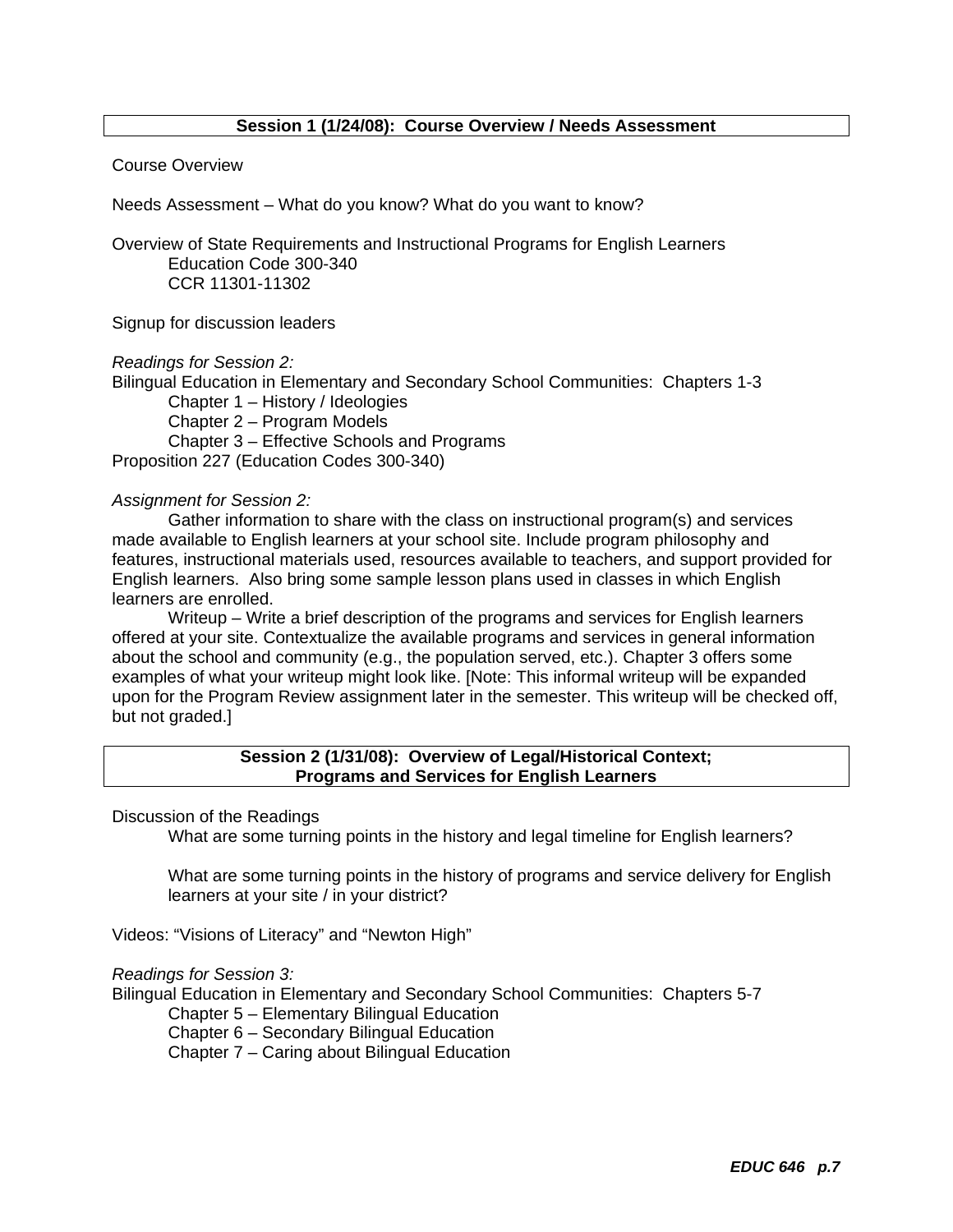## **Session 3 (2/7/08): Bilingual Education and English Learners**

Discussion of Readings

Discussion of Site Program Models and Instructional Services

What kind of environment and climate does your school provide for English learners?

What are some observations and questions you have about the history and current status of programs and services offered for English learners?

Analysis of program models and methods used across school sites:

 Do strategies and support services vary across program models? For example, is Structured English Immersion similar in both bilingual and English only program contexts?

Begin to discuss strategies used with English learners in program contexts:

-Specific strategies used for English learners in all language areas (listening/speaking, reading, writing)

-How instruction is scaffolded (i+1) for English learners

-Are ELD standards used? How?

-Correspondence between ELD and ELA standards in English Language Arts and Reading classes

-ELD in content area instruction

Questions about Assignment #1, Program Review and CELDT Trends Study

*Reading Assignment for Session 4 (all available on WebCT Resources):*

Baker, C. (1993). Foundations of Bilingual Education and Bilingualism

Chapter 1 – Bilingualism, Definitions and Distinctions Chapter 3 – Languages in Society

Proposition 227

Optional -- Perez, B. and Torrez-Guzman, M.E. (2002). Learning in Two Worlds, Chapter 1 – Society, Culture and Literacy. Boston: Allyn and Bacon.

- Optional -- McField, G. P. (2007). *What is Structured English Immersion? Variations on a theme*. International Journal of Foreign Language Teaching, 3(2), pp. 2-22. (WebCT or www.ijflt.com)
- Optional -- McField, G. P. (2006). *The many faces of Structured English Immersion*. International Journal of Foreign Language Teaching, 2(2), pp. 16-24. (WebCT or www.ijflt.com)

#### **Session 4 (2/14/08): Context of a Multicultural / Multilingual Society**

Discussion of Readings

English learners and the context of a multicultural / multilingual society Cultural and linguistic backgrounds of English learners in California

Questions about Program Review and CELDT Trends Study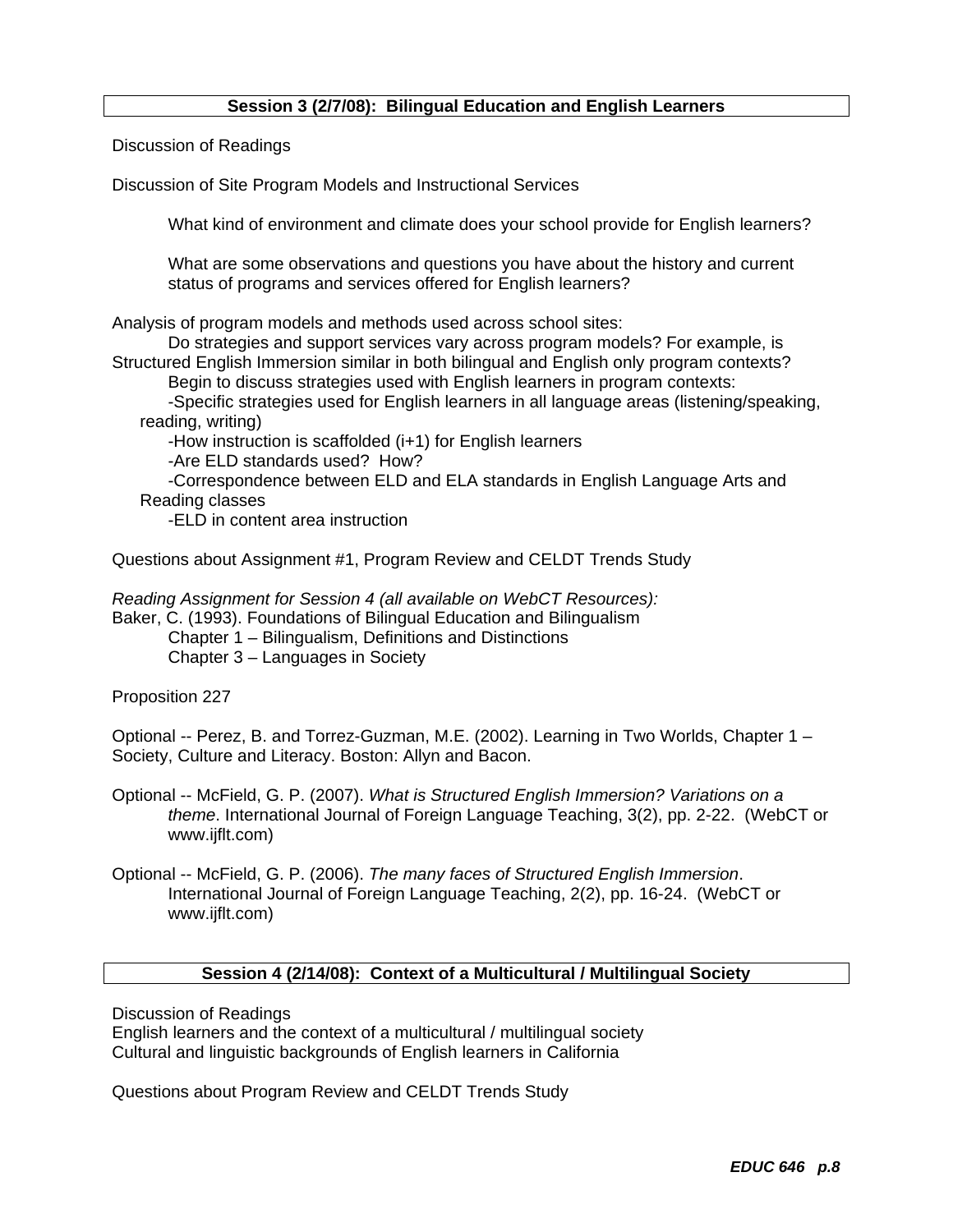*Reading Assignment for Session 5:* 

- Huang, J. & Hatch, E. (1995). A Chinese child's acquisition of English. In D. B. Durkin (Ed.), Language issues: Readings for teachers (pp. 117-129). White Plains, NY: Longman Publishers. (WebCT )
- Jimenez, R.T. (2001). Strategic reading for language-related disabilities: The case of a bilingual Latina student. In M. de la Luz Reyes and J. J. Halcon (Eds.), The best for our children: Critical perspectives on literacy for Latino students (pp. 153-167). New York: Teachers College Press. (WebCT )
- Optional: Nieto, S. (1992). Hoang Vinh. In Affirming diversity: The sociopolitical context of multicultural education (pp. 141-152). (WebCT)

#### **Session 5 (2/21/08): Identity Development of Second Language Learners \*\*\*WEBCT SESSION\*\*\***

Discussion of the Readings

Identity development of English learners:

Factors that shape an English learner's identity development: cultural, social, economic, family background, prior experiences in various contexts – school, home, community, etc.

Effects on language acquisition - primary language and English language development

*Reading Assignment for Session 6 (Course Reader):* 

Baker, C. (1993). Foundations of Bilingual Education and Bilingualism

Chapter 6 – Second Language Acquisition and

Chapter 7 – Theories of Second Language Acquisition

Chapter 10 – Cognitive Theories of Bilingualism and the Curriculum

## **Session 6 (2/28/08): Second Language Acquisition Theories**

Discussion of the Readings Second language acquisition theories

*Assignment 1 DUE Session 6 (2/28/08) or Session 7(3/6/08) electronically AND in paper formats* 

*Reading Assignment for Session 7: (Course Reader)* Bialystok, E. (2001). Bilingualism in Development. Pp. 98 – 119; pp. 168-191.

Hudelson, S. (1984). Kan yu ret an rayt en Ingles: Children become literate in English as a Second Language, TESOL Quarterly 18, 2.

Rickford, J. R. (1999): African American Vernacular English. Features, Evolution, Educational Implications. (Language in Society, 26) Oxford

 Chapter 1 – Phonological and Grammatical Features of African American Vernacular English (AAVE)

Chapter 15 – Suite for Ebony and Phonics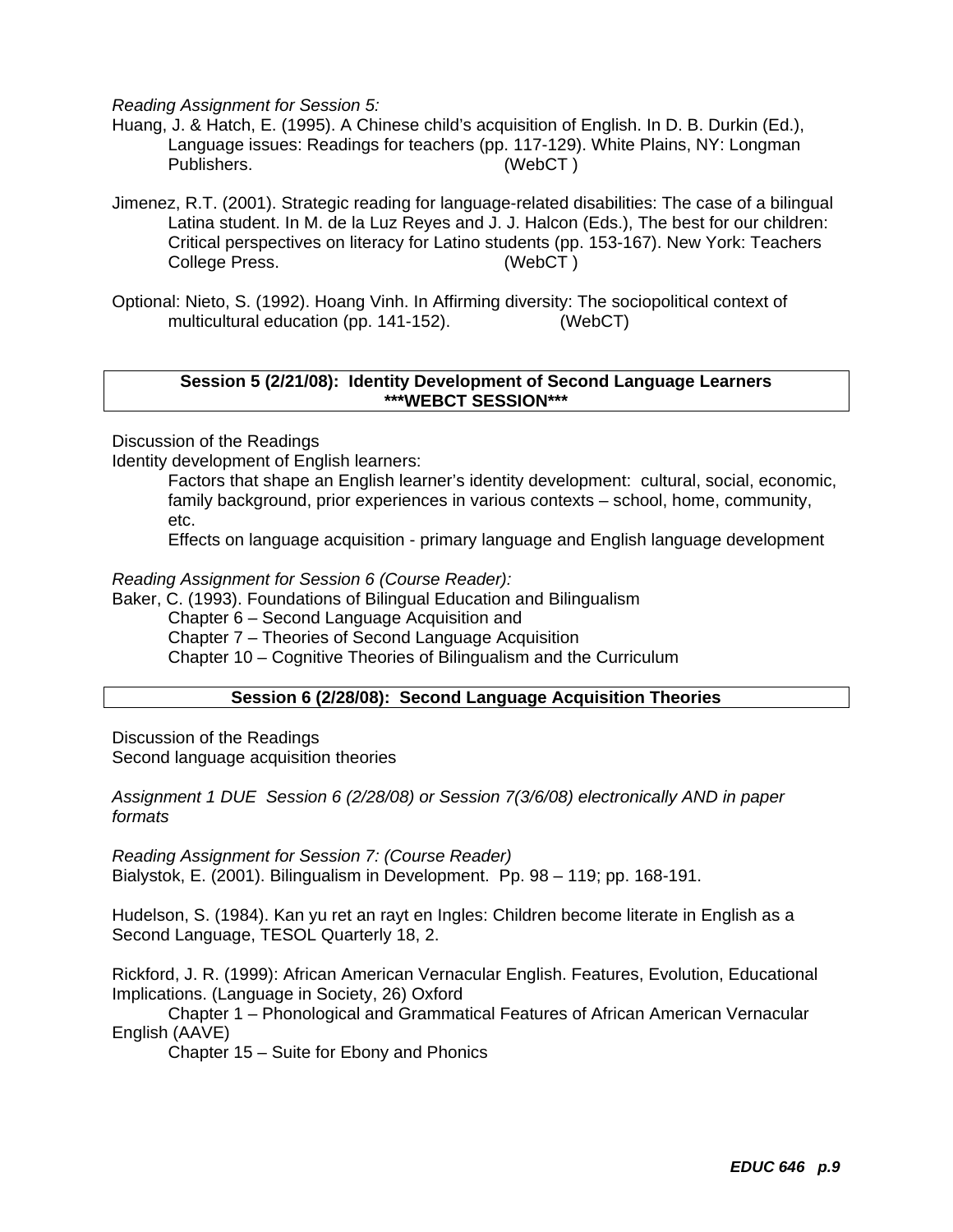## **Session 7 (3/6/08): Topic 1: Considering the Context of Literacy Development in Bilingual Children \*\*\*WEBCT SESSION\*\*\***

Discussion of the Readings

*Reading Assignments for Session 8 (Course Reader):* Gass, S. M. & Selinker, L. (2001). Second Language Acquisition: An Introductory Course Chapter 4 – Child Language Acquisition: First and Second Chapter 7 – Universal Grammar

(Book) Crawford, J. & Krashen, S. (2007). English Learners in American Classrooms Introduction, Students, Programs. Pp. 9 –16.

## **Session 8 (3/13/08): English Learners and First and Second Language Acquisition**

Discussion of the Readings

*Reading Assignment for Session 9: (Course Reader)* Ellis, R. (1994). The Study of Second Language Acquisition: Chapter 11 – Individual Learner Differences Chapter 12 – Learning Strategies

(Book) Crawford, J. & Krashen, S. (2007). English Learners in American Classrooms Criticisms of Bilingual Education. Pp. 39 – 59.

*For the next class session, bring some sample student work and completed assessments for that student.* 

## **Session 9 (3/20/08): Individual Learners and Learner Strategies**

Discussion of the Readings

*In-class Assignment (Checked off but not graded):* 

In small groups, analyze the assessment data you have for a group of English learners, and determine an appropriate instructional plan for each student.

How have you included the following information in your decision?

- **CELDT** scores in all language areas
- **Students' language and content abilities and needs**
- Students' progress on the CELDT (initial scores, annual scores, etc.)
- **Teacher evaluations**
- **Standardized test scores**

## *Reading Assignment for Session 10 (Course Reader):*

Gass, S. M. & Selinker, L. (2001). Second Language Acquisition: An Introductory Course Chapter 11 – Instructed Second Language Acquisition

## Ellis, R. (1994). The Study of Second Language Acquisition:

Chapter 13 – Classroom interaction and second language acquisition

Chapter 14 – Formal instruction and second language acquisition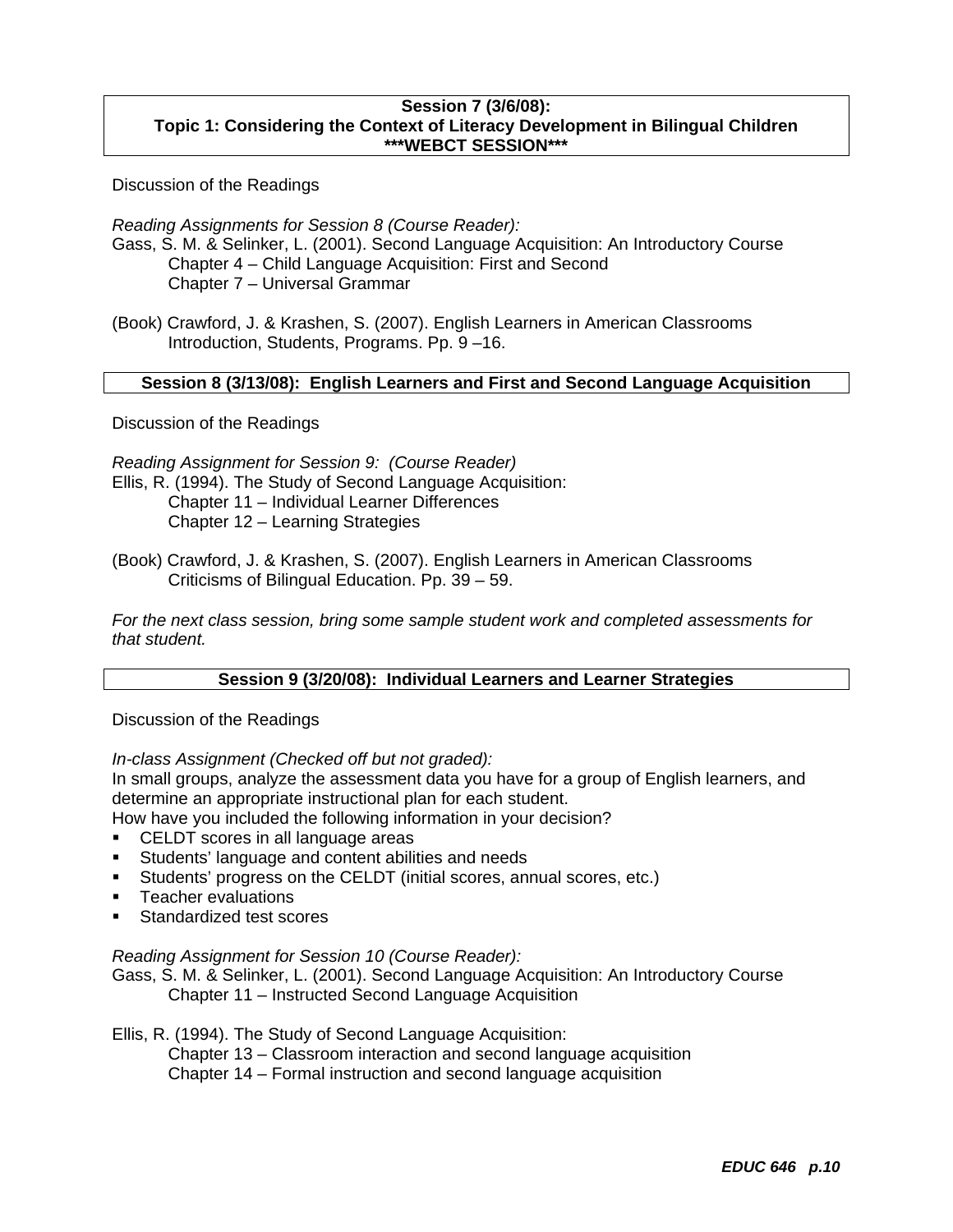## **Session 10 (3/27/08): Classroom Level and Instructional Considerations \*\*\*WEBCT SESSION\*\*\***

Discussion of the Readings

*Reading Assignment for Session 11 (Course Reader):*

- Krashen, S. & Brown. C. L. (2007). What is Academic Language Proficiency? Singapore Tertiary English Teachers Society: Author.
- Snow, C. (1992). Perspectives on second language development: Implications for bilingual education. Educational Researcher, 21 (2), 16-19.
- (Book) Crawford, J. & Krashen, S. (2007). English Learners in American Classrooms Pedagogy. Pp. 17-26.

# *Spring Break – March 31-April 5, 2008*

## **Session 11 (4/10/08): More Instructional Considerations**

*Assignment 2 DUE Session 11*

Discussion of the Readings

*Reading Assignment for Session 12 (Course Reader):*

Bialystok, E. (2001). Bilingualism in Development

Chapter 8 – The Extent of the Bilingual Mind (SES and other factors to L2 Acquisition)

- Cheng, L. L. (1998). Language assessment and instructional strategies for limited English proficient Asian and Pacific Islander American children. In V. O. Pang & L. L. Cheng (Eds.) Struggling to be heard: the unmet needs of Asian Pacific American children (pp. 181-196). Albany, NY: State University of New York.
- (Book) Crawford, J. & Krashen, S. (2007). English Learners in American Classrooms Assessment and Accountability. Pp. 56-59. Legal Requirements. Pp. 53-55.

## **Session 12 (4/17/08): Topic 1: Assessment Proficiency of First and Second Languages Topic 2 : Diversity among English Learner Populations**

Discussion of the Readings

*Reading Assignment for Session 13 (Course Reader):*  Krashen, S. & McField, G. (2005) *What works for English learners? Reviewing the latest evidence.* Language Learner, 29(3), 7 – 11.

- American Institutes for Research and WestEd . (2006). How are English Learners Faring Under Proposition 227? Summary of a comprehensive 5-year Study.
- Krashen, S. (1999). Condemned Without a Trial: Bogus Arguments Against Bilingual Education Chapter 4 – Bogus Argument #4 – Bilingual Education Failed in California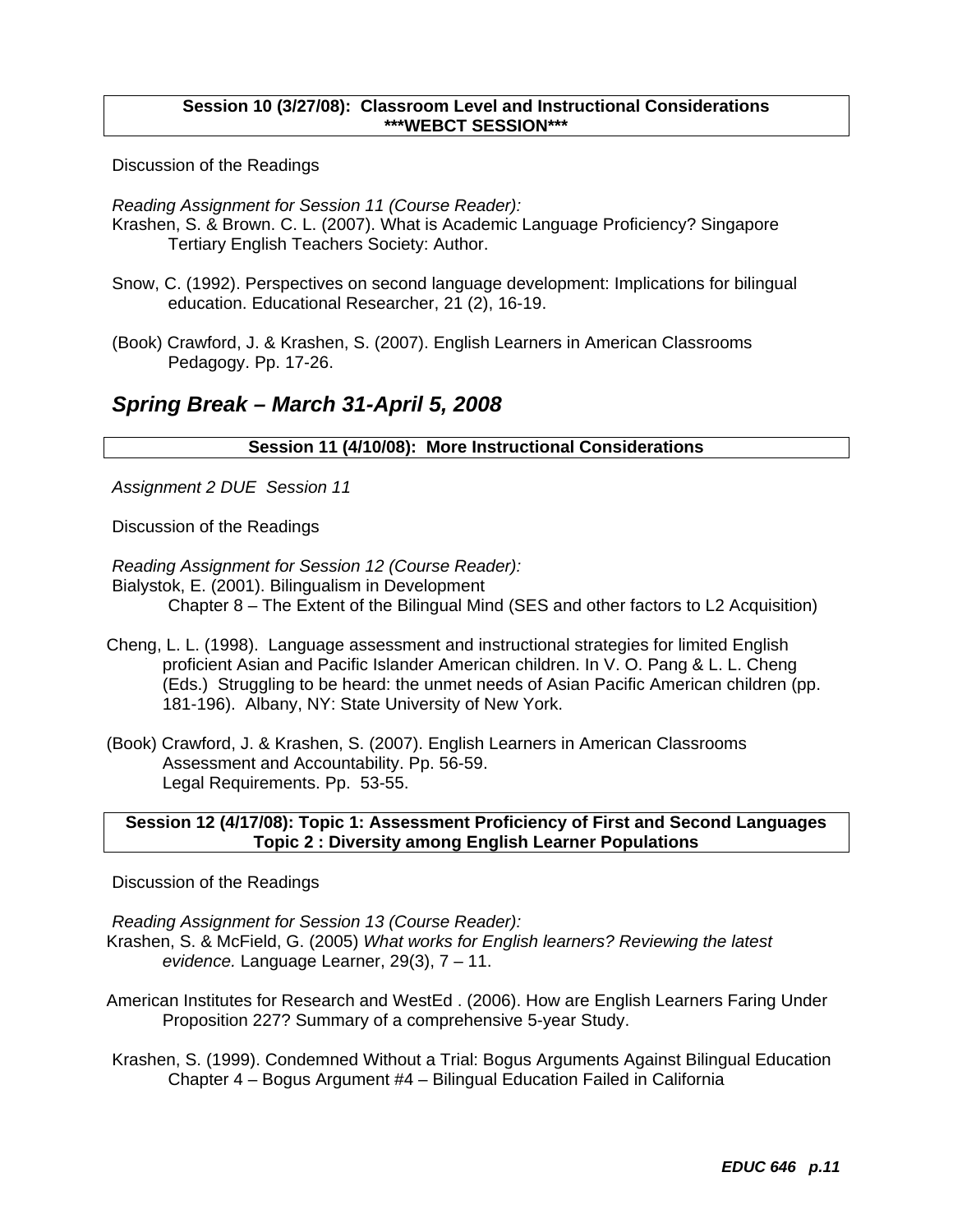- Krashen, S. (2001). Are Children Ready for the Mainstream After One Year of Structured English Immersion? *TESOL Matters* Vol. 11 No. 4
- (Book) Crawford, J. & Krashen, S. (2007). English Learners in American Classrooms Research. Pp. 26-36.

## **Session 13 (4/24/08): Survey of Programs and Research Outcomes**

Discussion of the Readings

*Reading Assignment for Session 14 (Course Reader):* 

Patrikakou, Weissberg, Redding and Walberg (Eds). (2005). School-Family Partnerships for Children's Success

Chapter 3 – Influences and Challenges to Better Parent-School Collaborations

 Chapter 5 – School and Family Influences on the Social and Emotional Well-being of African-American Students

 Chapter 9 – Preparing Educators for School-Family Partnerships: Challenges and **Opportunities** 

Conclusion – School-Family Partnerships: Dimensions and Recommendations

## **Session 14 (5/1/08): The Home / School Connection**

Discussion of the Readings The Home /School Connection

*In-class Assignment (Checked off but not graded):* 

Create a "communication plan" with the families of your English learners. Your plan should describe how you will:

- Learn about your students' (and their family) backgrounds, cultures, communities, etc.
- Communicate with parents and family members (including those who may not speak English)
- **Create lasting relationships with parents and/or community members**

(Book) Crawford, J. & Krashen, S. (2007). English Learners in American Classrooms Public Opinion. Pp. 51-53. Politics of Language. Pp. 59-62. Language Policy. Pp. 67-75.

*Assignment for Sessions 15 and 16:*  Assignment #3 Final Presentations (5-minute summary of assignment)

## **Session 15 (5/8/08): Final Presentations**

*Assignment 3 DUE Session 15*

Final Presentations

**Session 16: Final Presentations** 

Final Presentations Course Evaluations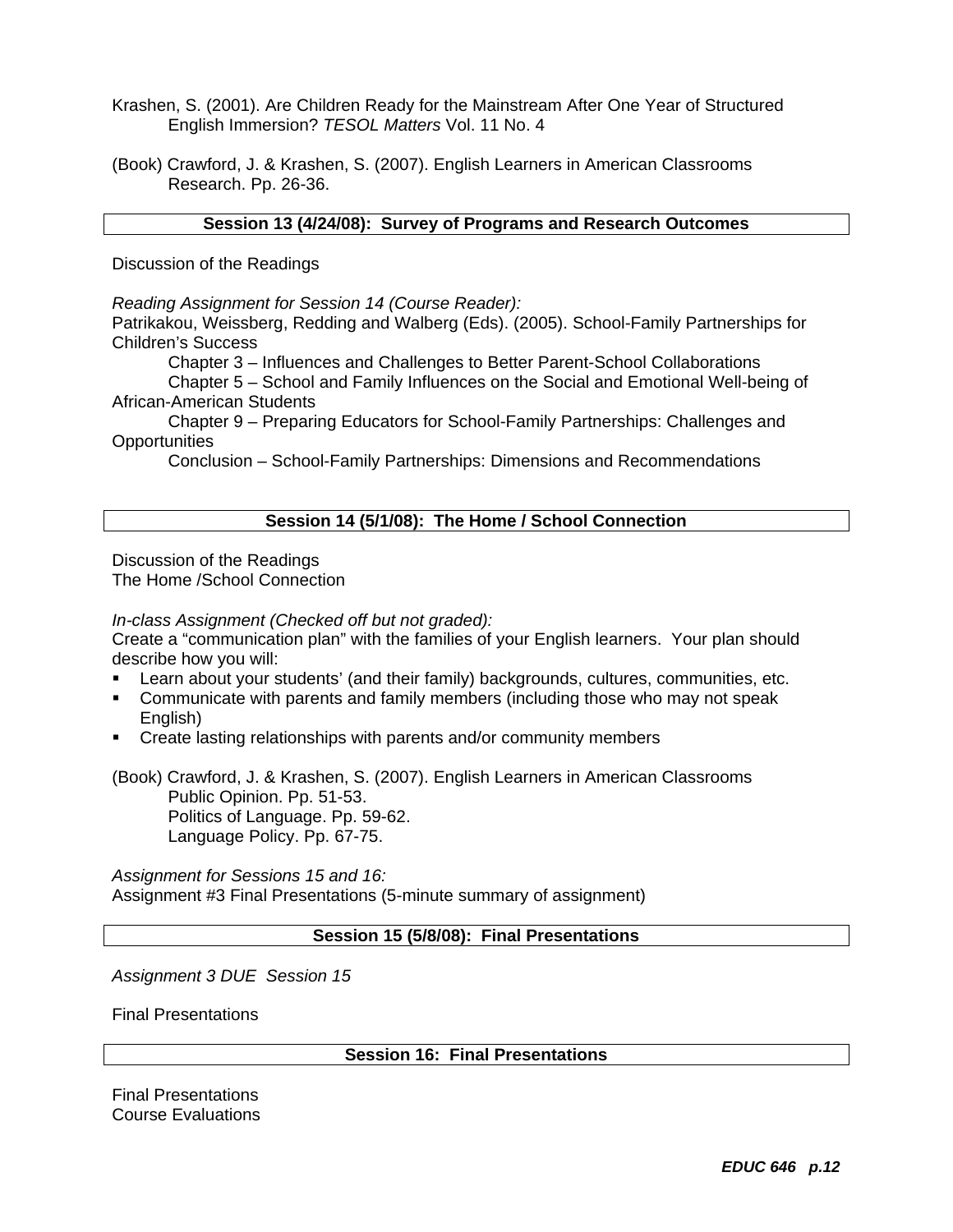## **TABLE OF CONTENTS COURSE READER EDUCATION 646: SECOND LANGUAGE ACQUISITION Dr. Grace P. McField**

\*\*Be sure to check your schedule of sessions for additional readings in Crawford & Krashen  $(2007).$ \*\*

## **Session 6 (2/28/08): Second Language Acquisition Theories**

Baker – Chapter 6 – Second Language Acquisition and Chapter 7 – Theories of Second Language Acquisition Chapter 10 – Cognitive Theories of Bilingualism and the Curriculum

#### **Session 7 (3/6/08): Topic 1: Considering the Context of Literacy Development in Bilingual Children \*\*\*WEBCT SESSION\*\*\***

Bialystok, E. (2001). Bilingualism in Development. Pp. 98 – 119; pp. 168-191.

Hudelson, S. (1984). Kan yu ret an rayt en Ingles: Children become literate in English as a Second Language, TESOL Quarterly 18, 2.

Rickford, J. R. (1999): African American Vernacular English. Features, Evolution, Educational Implications. (Language in Society, 26) Oxford.

 Chapter 1 – Phonological and Grammatical Features of African American Vernacular English (AAVE)

Chapter 15 – Suite for Ebony and Phonics

## **Session 8 (3/13/08): English Learners and First and Second Language Acquisition**

Gass, S. M. & Selinker, L. (2001). Second Language Acquisition: An Introductory Course Chapter 4 – Child Language Acquisition: First and Second Chapter 7 – Universal Grammar

#### **Session 9 (3/20/08): Individual Learners and Learner Strategies**

Ellis, R. (1994). The Study of Second Language Acquisition: Chapter 11 – Individual Learner Differences Chapter 12 – Learning Strategies

#### **Session 10 (3/27/08): Classroom Level and Instructional Considerations \*\*\*WEBCT SESSION\*\*\***

Gass, S. M. & Selinker, L. (2001). Second Language Acquisition: An Introductory Course Chapter 11 – Instructed Second Language Acquisition

Ellis, R. (1994). The Study of Second Language Acquisition:

Chapter 13 – Classroom interaction and second language acquisition

Chapter 14 – Formal instruction and second language acquisition